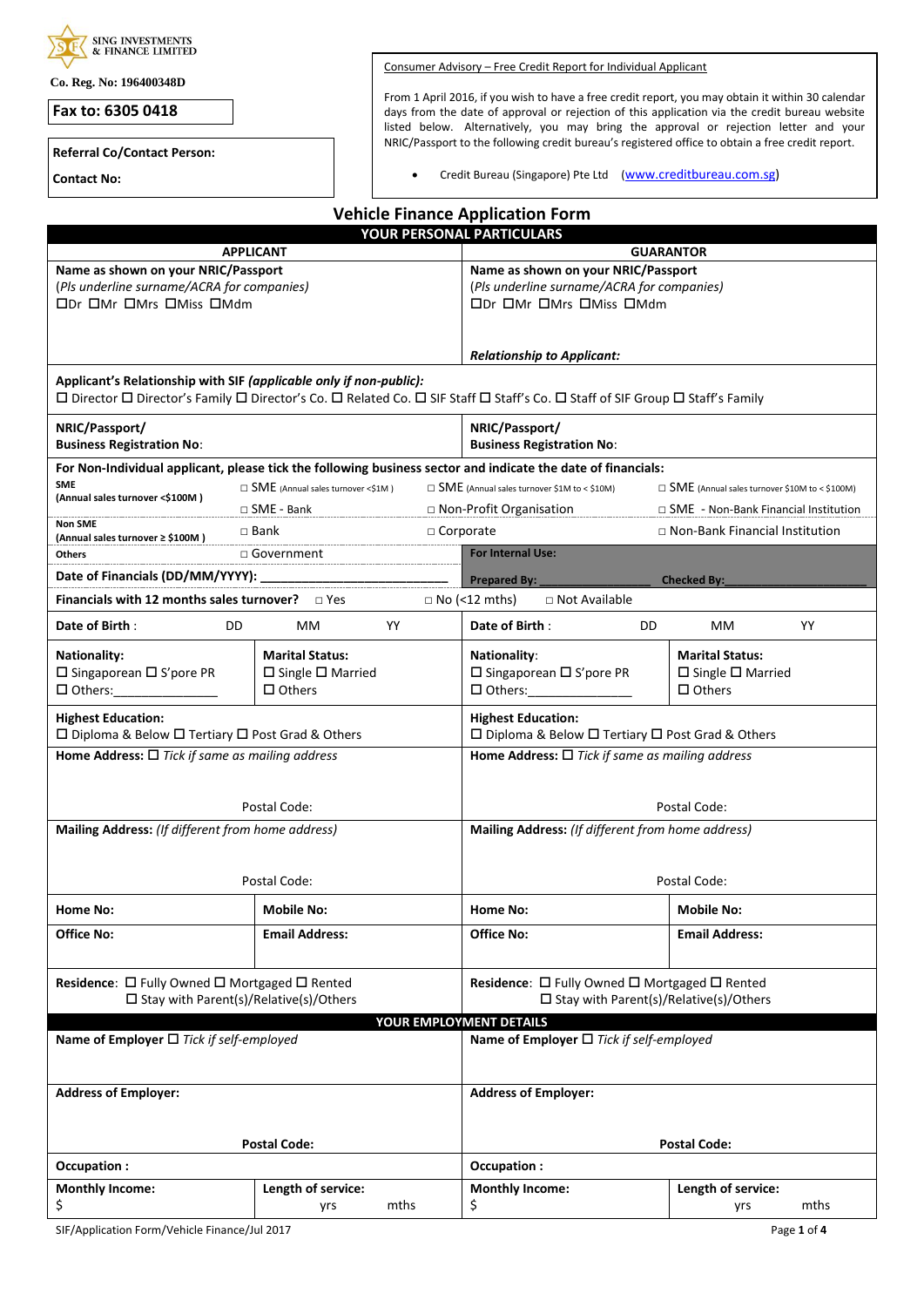|                                                                                                                                                   |                                                                                                          | YOUR FINANCIAL COMMITMENTS                                                        |                             |              |  |  |
|---------------------------------------------------------------------------------------------------------------------------------------------------|----------------------------------------------------------------------------------------------------------|-----------------------------------------------------------------------------------|-----------------------------|--------------|--|--|
| <b>Financial Institutions &amp; Credit</b><br><b>Facility Type</b>                                                                                | <b>Monthly Repayment</b>                                                                                 | <b>Financial Institutions &amp; Credit</b><br><b>Facility Type</b>                | <b>Monthly Repayment</b>    |              |  |  |
|                                                                                                                                                   | \$<br>(Cash)                                                                                             |                                                                                   | \$                          | (Cash)       |  |  |
|                                                                                                                                                   | \$<br>(Cash)                                                                                             |                                                                                   | \$                          | (Cash)       |  |  |
|                                                                                                                                                   | \$<br>(Cash)                                                                                             |                                                                                   | \$                          | (Cash)       |  |  |
|                                                                                                                                                   |                                                                                                          | YOUR MOTOR VEHICLE TO BE FINANCED                                                 |                             |              |  |  |
|                                                                                                                                                   | Type of Vehicle : □ Passenger Car □ Commercial Vehicle □ Taxi □ Motorcycle                               |                                                                                   |                             |              |  |  |
| Vehicle Segment: □ New □ Used □ COE-renewed<br>$\Box$ Tick if Off-Peak Car                                                                        |                                                                                                          | For Commercial Vehicle: $\Box$ Light-wt (less than 3.5 tonnes)<br>$\Box$ Heavy-wt |                             |              |  |  |
| Purchase Price: \$<br>Make & Model:                                                                                                               |                                                                                                          |                                                                                   |                             |              |  |  |
| Name of Dealer/Seller:                                                                                                                            |                                                                                                          | <b>Registration No:</b>                                                           |                             |              |  |  |
| Engine No (for new cars only):                                                                                                                    |                                                                                                          | Chassis No (for new cars only):                                                   |                             |              |  |  |
|                                                                                                                                                   |                                                                                                          | YOUR FINANCE DETAILS                                                              |                             |              |  |  |
| <b>Finance Required:</b>                                                                                                                          | <b>Finance Period:</b>                                                                                   | <b>Applied Interest Rate:</b><br>%                                                | <b>Monthly Instalments:</b> |              |  |  |
| \$                                                                                                                                                | mths                                                                                                     | $\Box$ Tick if Variable                                                           | \$                          |              |  |  |
|                                                                                                                                                   |                                                                                                          | YOUR FINANCIAL DECLARATION                                                        |                             |              |  |  |
|                                                                                                                                                   |                                                                                                          |                                                                                   | Yes                         | No           |  |  |
|                                                                                                                                                   | Are you in any way related to any director and/or staff of Sing Investments & Finance Limited?           |                                                                                   |                             |              |  |  |
|                                                                                                                                                   |                                                                                                          |                                                                                   | □                           | □            |  |  |
|                                                                                                                                                   |                                                                                                          |                                                                                   |                             |              |  |  |
| Are you in any way related to the vendor or dealer?                                                                                               | □                                                                                                        | □                                                                                 |                             |              |  |  |
|                                                                                                                                                   |                                                                                                          |                                                                                   |                             |              |  |  |
|                                                                                                                                                   | Did you receive any discount, rebate or benefit from the vendor, dealer or any other person? (eg vehicle |                                                                                   |                             |              |  |  |
| servicing/maintenance package, petrol/shopping vouchers, cash discount etc)<br>If Yes, please state the following:<br>□<br>□                      |                                                                                                          |                                                                                   |                             |              |  |  |
|                                                                                                                                                   |                                                                                                          |                                                                                   |                             |              |  |  |
| $\overline{\text{Description:}}$                                                                                                                  |                                                                                                          |                                                                                   |                             |              |  |  |
|                                                                                                                                                   |                                                                                                          |                                                                                   |                             |              |  |  |
| Did you obtain any loans advances or credit facilities (including but not limited to unsecured loans and credit card                              |                                                                                                          |                                                                                   |                             |              |  |  |
| loans) from the vendor, dealer, banks, finance companies, insurance companies or any other lenders to finance                                     |                                                                                                          |                                                                                   |                             |              |  |  |
| your purchase of the vehicle including for the deposit?<br>$\Box$<br>□                                                                            |                                                                                                          |                                                                                   |                             |              |  |  |
|                                                                                                                                                   |                                                                                                          |                                                                                   |                             |              |  |  |
|                                                                                                                                                   |                                                                                                          |                                                                                   |                             |              |  |  |
| Do you have any existing credit facility (including guarantees) from Sing Investments & Finance Limited either                                    |                                                                                                          |                                                                                   |                             |              |  |  |
| personally or through companies/firms in which you have an interest?<br>$\Box$<br>□                                                               |                                                                                                          |                                                                                   |                             |              |  |  |
|                                                                                                                                                   |                                                                                                          |                                                                                   |                             |              |  |  |
| Are there any legal actions and proceedings (including bankruptcy, writ of seizure & sale, winding-up or judicial                                 |                                                                                                          |                                                                                   |                             |              |  |  |
| management proceedings) pending or otherwise commenced against you and/or the guarantors or statutory                                             |                                                                                                          |                                                                                   |                             |              |  |  |
| demands served on you and/or the guarantors?                                                                                                      |                                                                                                          |                                                                                   | □                           | □            |  |  |
|                                                                                                                                                   |                                                                                                          |                                                                                   |                             |              |  |  |
| Note: For the purposes of the above questions, "you" and "your" shall mean the applicant(s) herein.                                               |                                                                                                          |                                                                                   |                             |              |  |  |
| YOUR CONSENT TO MARKETING INFORMATION                                                                                                             |                                                                                                          |                                                                                   |                             |              |  |  |
| Applicable to Applicant and/or Guarantor(s) who are INDIVIDUALS only:                                                                             |                                                                                                          |                                                                                   |                             |              |  |  |
| <b>Marketing Information:</b>                                                                                                                     |                                                                                                          |                                                                                   |                             |              |  |  |
| I/We would like to receive marketing and promotional offers, news and materials via Telephone, Mobile Call, SMS, MMS message or Facsimile         |                                                                                                          |                                                                                   |                             |              |  |  |
| from Sing Investments & Finance Limited ("SIFL").                                                                                                 |                                                                                                          |                                                                                   |                             |              |  |  |
| (If I/We have opted 'Yes', I/We will receive faxes, mobile messages or calls from SIFL even if my/our number(s) is/are registered with the Do Not |                                                                                                          |                                                                                   |                             |              |  |  |
| Call Registry.)                                                                                                                                   |                                                                                                          |                                                                                   |                             |              |  |  |
| Main Applicant<br>$\square$ Yes                                                                                                                   | $\square$ No                                                                                             | Guarantor<br>$\square$ Yes                                                        |                             | $\square$ No |  |  |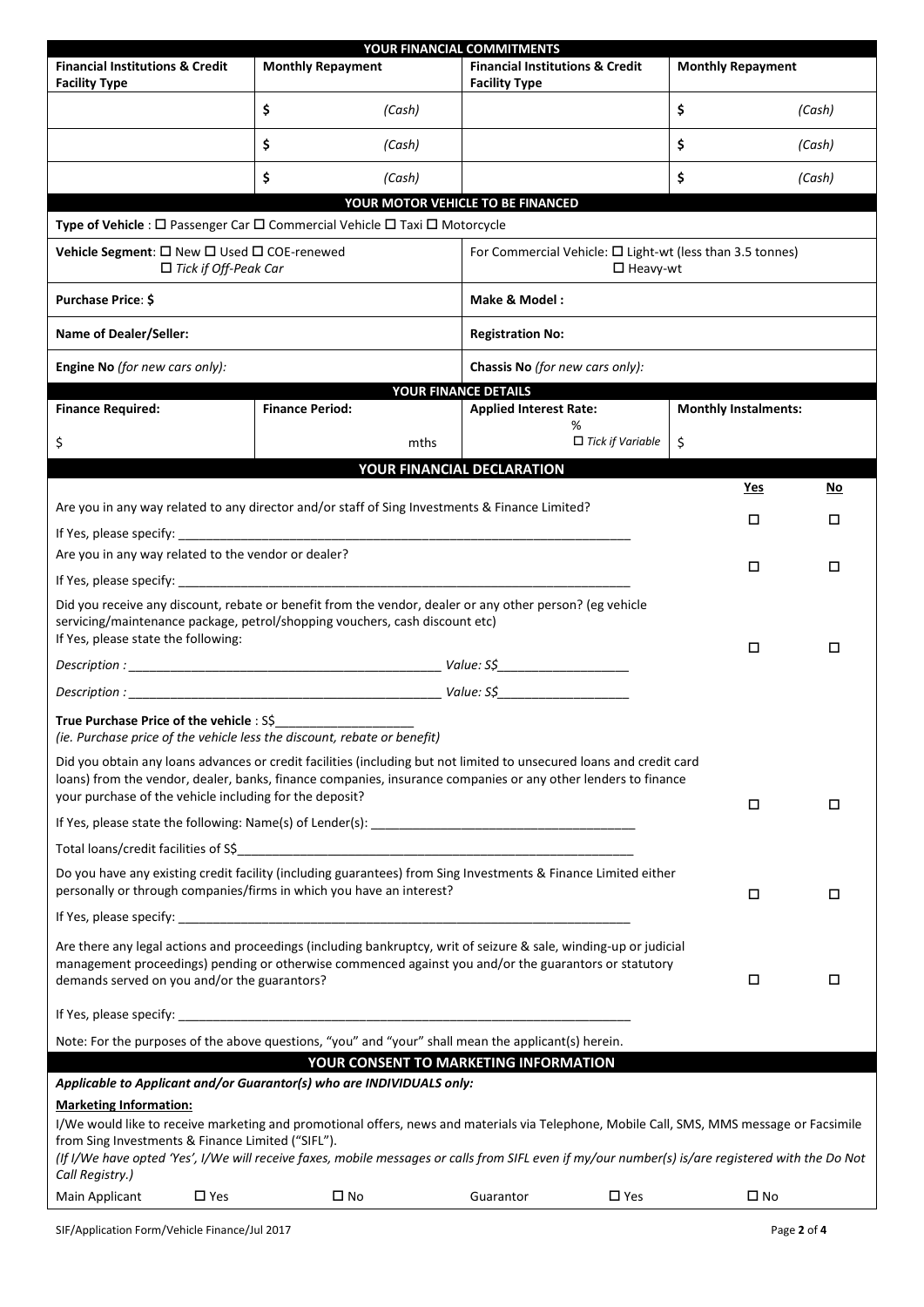# *Applicable to CORPORATES only:*

#### **BEARER SHARES DECLARATION**

We declare and confirm the following (please tick accordingly):-

- We issue bearer shares and agree that we are required to provide details of the bearer shareholders.
- $\Box$  We do not issue bearer shares.

We acknowledge and confirm that the Finance Company and its officers/ employees/ agents or persons acting on behalf of the Finance Company shall be entitled to rely on our declaration above for information relating to bearer shares for this account.

# **DECLARATION BY THE APPLICANT & GUARANTOR(S)**

# **To: SING INVESTMENTS & FINANCE LIMITED**

 I/We hereby declare and confirm that I/we have paid/will be paying the deposit (ie the difference between the purchase price of the vehicle and the loan/facility financing granted to me/us) using my/our own cash resources prior to your disbursement of the loan/facility.

# **(For individual Applicant and/ or Guarantor)**

 I declare that I am of full age and not an undischarged bankrupt and not under any legal impediment or incapacity whatsoever and that there are no legal actions and proceedings (including bankruptcy, writ of seizure & sale) pending or otherwise instituted against me and no statutory demand has been served on me.

#### **(For non-individual Applicant and/ or Guarantor)**

- We hereby declare that we have not been wound up and that we are not under any legal impediment or incapacity whatsoever and that there are no legal actions and proceedings (including winding- up or judicial management proceedings) pending or otherwise instituted against us and no statutory demand has been served on us.
- I/We hereby declare that all the answers, statements, information and declarations made and provided by me/us to you herein (collectively deemed to be "my/our declarations") are true, correct, accurate and complete and that I/we have not withheld/distorted any facts material and relevant to my/our loan/facility application to you.
- I/We undertake to inform and update you in writing if there is/are any change(s) relating to any of my/our declarations herein.
- I/We agree to provide you with such information and/or documents as you may require from time to time relating to or in connection with my/our declarations and this application herein.
- I/We hereby authorize and give consent to you to carry out credit checks and conduct searches on me/us in relation to my/our declarations herein and/or any other information and/or personal data relating to me/us and my/our application herein with the Land Transport Authority of Singapore ("LTA"), the Credit Bureau (Singapore) Pte Ltd ("CBS") and/or any other credit reference agency or bureau, my/our employers, any financial institution or such other parties or any person and/or any other database and/or service providers as you deem fit or necessary at your absolute discretion.
- I/We consent to you collecting, using, disclosing, processing and/or transferring my/our personal data that you hold for the purposes set out in your Privacy Policy Notice (as amended, revised or substituted from time to time) at its website (ww.sif.com.sg).
- I/We agree that the terms and conditions set out in your Privacy Policy Notice (as amended, revised or substituted from time to time) at its website (www.sif.com.sg) shall be binding on me/us.
- I/We hereby authorize and give consent to you and/or your agents, servants and employees, without any liability and notice to me/us, to collect, use, disclose, process and transfer at any time any of my/our confidential information and/or personal data (as defined under the Singapore Personal Data Protection Act 2012 and any amendments or re-enactments thereof (hereinafter referred to as "my/our personal data) including but not limited to the credit standing, financial position and payment records regarding me/us, the moneys, the securities and any other relevant particulars of my/our loan/facility and/or any of my/our other accounts with you or any matters or transactions thereto to any person whether located in or outside Singapore and to any party to whom you deem fit including any guarantors for the loan/facility, your solicitors, LTA, CBS and/or other credit reference agency or bureau and its/their members and for any business and/or legal purposes whatsoever as you deem fit or reasonable including but not limited to the following purposes:-
	- (a)for the purposes of credit evaluation and/or approval of the loans, advances, credit facilities, hire purchase facilities and/or any other facilities granted herein;
	- (b) for purposes in connection with any enforcement of your rights, powers, remedies and benefits against me/us and/or the guarantor(s) in relation to the loans, advances, credit facilities, hire purchase facilities and/or any other facilities granted or to be granted herein and/or the security or securities given in connection therewith;
	- (c) for the purposes of providing customer services and feedback;
	- (d) for any marketing, promotional and/or cross-selling purposes of your products and services;
	- (e) for data processing, statistical and risk analysis purposes;
	- (f) for any ancillary purposes relating to and/or in connection with the loans, advances, credit facilities, hire purchase facilities and/or any other facilities granted or to be granted herein.
- Reference to "any person" in this application form shall include individual, company, corporation, firm, partnership, joint venture, society, association, organization, trust, government, state or agency or authority of a state or any other entity (whether incorporated or otherwise) in or outside Singapore.
- I/We hereby declare that all my/our confidential information and personal data provided to you herein are true, complete and accurate in all respects and I/we undertake to correct the same if any of my/our confidential information and personal data become wrong, incomplete or inaccurate.
- I/We authorize and give consent to you (i) to disclose, transfer and process my/our confidential information and personal data and/or (ii) to provide this application form or a copy thereof duly completed and signed by me/us and any other legal documents, to any car dealer, the vendor or such other third party or any person that you deem fit at your absolute discretion or as may be required by any applicable law, the courts or the regulatory or statutory authorities in Singapore and elsewhere in the world without any liability or notice to me/us. The disclosure may be made by phone, mail, electronic mail, SMS or any other means of communication which you deem appropriate.